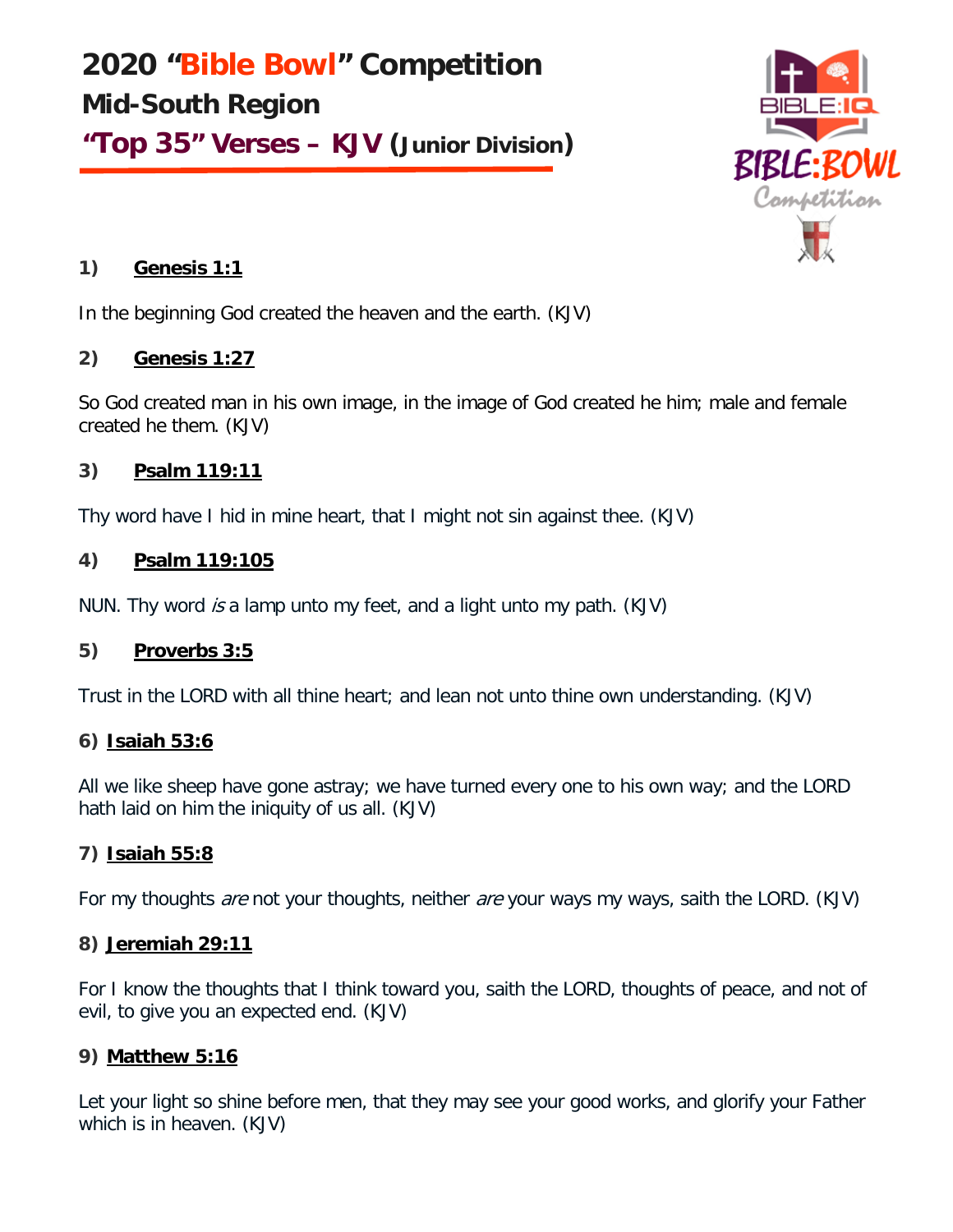### **10) Matthew 22:37**

Jesus said unto him, Thou shalt love the Lord thy God with all thy heart, and with all thy soul, and with all thy mind. (KJV)

## **11) Matthew 28:19**

Go ye therefore, and teach all nations, baptizing them in the name of the Father, and of the Son, and of the Holy Ghost: (KJV)

## **12) John 1:1**

In the beginning was the Word, and the Word was with God, and the Word was God. (KJV)

## **13) John 3:16**

For God so loved the world, that he gave his only begotten Son, that whosoever believeth in him should not perish, but have everlasting life. (KJV)

## **14) John 3:17**

For God sent not his Son into the world to condemn the world; but that the world through him might be saved. (KJV)

### **15) John 10:10**

The thief cometh not, but for to steal, and to kill, and to destroy: I am come that they might have life, and that they might have it more abundantly. (KJV)

### **16) John 11:25**

Jesus said unto her, I am the resurrection, and the life: he that believeth in me, though he were dead, yet shall he live: (KJV)

### **17) John 13:35**

By this shall all *men* know that ye are my disciples, if ye have love one to another. (KJV)

### **18) John 14:6**

Jesus saith unto him, I am the way, the truth, and the life: no man cometh unto the Father, but by me. (KJV)

### **19) Acts 4:12**

Neither is there salvation in any other: for there is none other name under heaven given among men, whereby we must be saved. (KJV)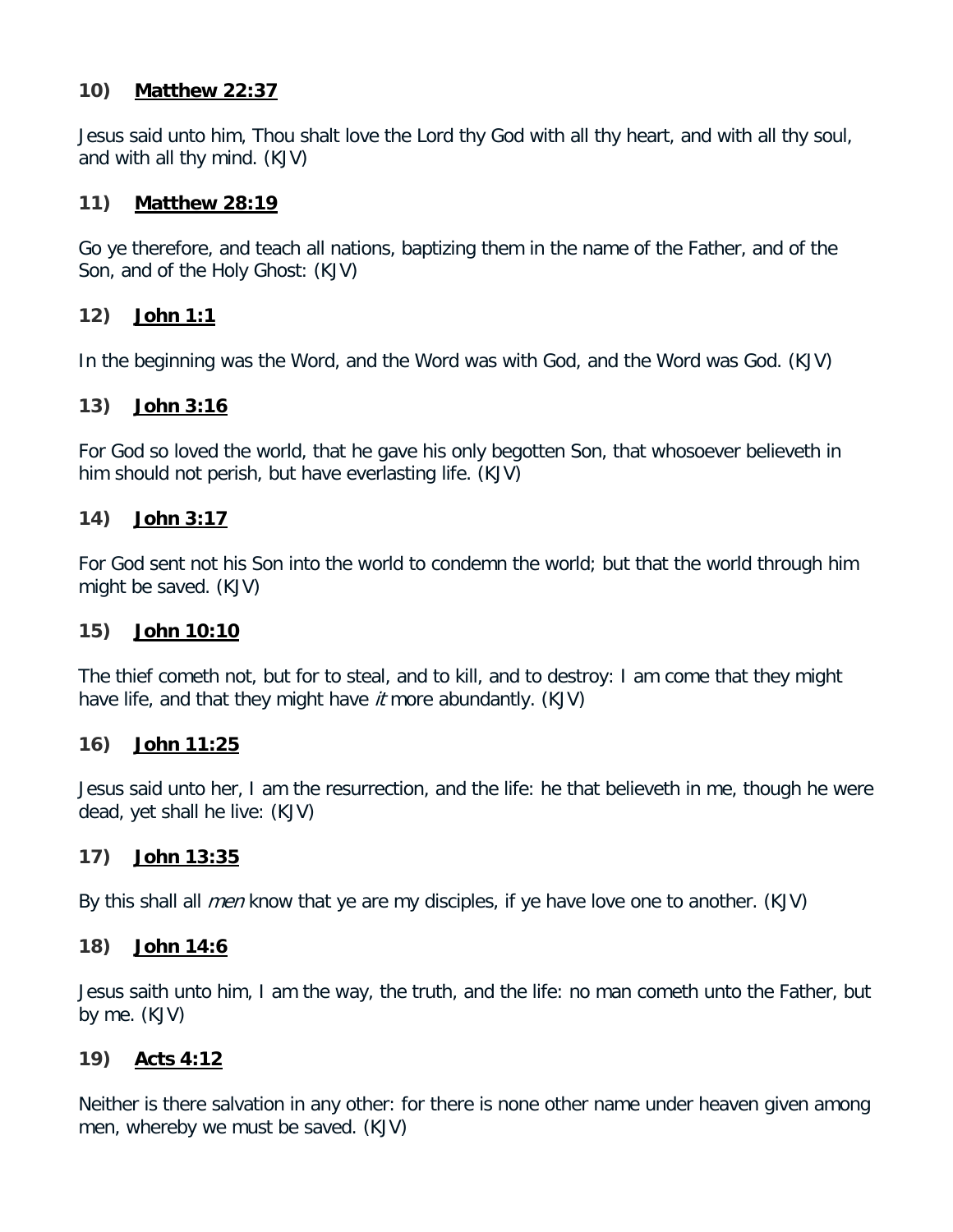## **20) Romans 3:23**

For all have sinned, and come short of the glory of God; (KJV)

## **21) Romans 6:23**

For the wages of sin is death; but the gift of God is eternal life through Jesus Christ our Lord. (KJV)

## **22) Romans 8:28**

And we know that all things work together for good to them that love God, to them who are the called according to *his* purpose. (KJV)

### **23) Romans 10:17**

So then faith *cometh* by hearing, and hearing by the word of God. (KJV)

## **24) 2 Corinthians 5:17**

Therefore if any man *be* in Christ, *he is* a new creature: old things are passed away; behold, all things are become new. (KJV)

### **25) Ephesians 2:8**

For by grace are ye saved through faith; and that not of yourselves: *it is* the gift of God: (KJV)

### **26) Philippians 1:6**

Being confident of this very thing, that he which hath begun a good work in you will perform *it* until the day of Jesus Christ: (KJV)

## **27) Philippians 4:6**

Be careful for nothing; but in every thing by prayer and supplication with thanksgiving let your requests be made known unto God. (KJV)

### **28) Philippians 4:13**

I can do all things through Christ which strengtheneth me. (KJV)

### **29) 1 Thessalonians 5:18**

In every thing give thanks: for this is the will of God in Christ Jesus concerning you. (KJV)

### **30) 2 Timothy 1:7**

For God hath not given us the spirit of fear; but of power, and of love, and of a sound mind. (KJV)